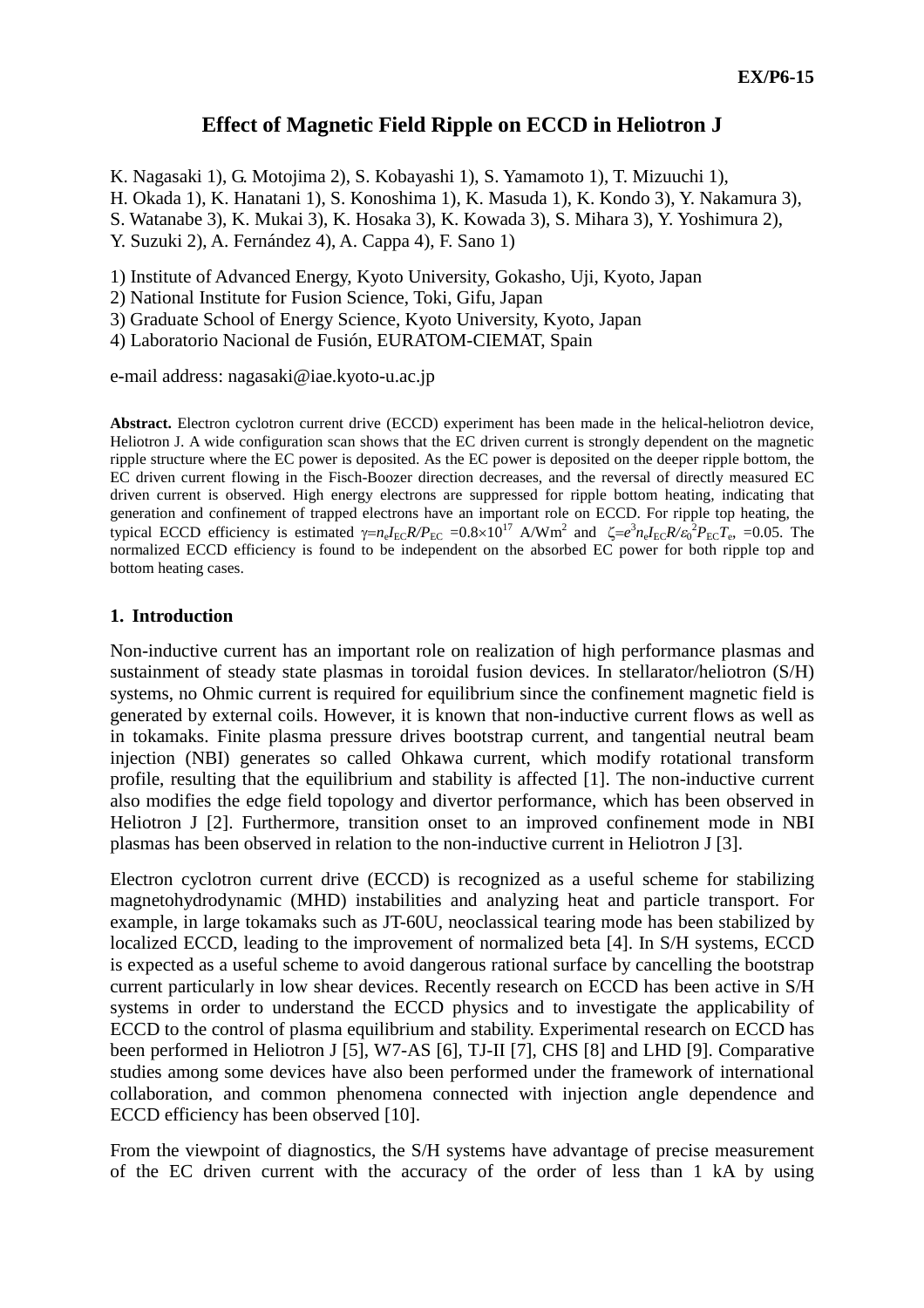conventional Rogowski coils because of no Ohmic current. On the other hand, estimation of the EC current is not so simple in tokamaks since a large amount of Ohmic current flows, and the effects of toroidal electric field and plasma resistivity have to be taken into account. Comparison of the experimental results between tokamaks and helical systems gives us deeper understanding of ECCD physical mechanism in toroidal devices.

This paper presents recent experimental results on ECCD in Heliotron J. The role of high energy electrons on the ECCD related to the magnetic trapping is discussed. This paper is organized as follows. The experimental set up including the ECH/ECCD system is described in Sec. 2. The experimental results, especially the dependence on magnetic field structure are shown in Sec. 3. The ECCD efficiency is also discussed. Summary is given in Sec. 4.

## **2. Experimental Setup**

Heliotron J is a medium-sized plasma experimental device, belonging to S/H systems [11][12]. The device parameters are the plasma major radius, *R=*1.2 m, the averaged minor radius  $a=0.1$ -0.2 m, the rotational transform  $\frac{1}{2}\pi$ =0.3-0.8, and the maximum magnetic field strength on the magnetic axis,  $B=1.5$  T. The coil system is composed of an  $L=1$ ,  $M=4$  helical coil, two types of toroidal coils A and B, and three pairs of vertical coils. Here, *L* is the pole number of the helical coil and *M* is the pitch number of the field along the toroidal direction. A wide configuration scan can be produced on the Heliotron J by varying the current ratios in each coil, making it possible to investigate the properties of non-inductive current. As

illustrated in Fig. 1, the magnetic field ripple defined by the ratio of the magnetic field at the straight section  $(\phi=0 \text{ deg})$  to that at the corner section ( $\phi$ =45 deg),  $h$ = $B_{str}/B_{cor}$ , ranges from 0.78 to 1.06 in the experiment reported here. The magnetic field has a structure from local maximum (ripple top heating) to local minimum (ripple bottom heating) at the EC power deposition position with keeping the plasma volume and rotational transform almost constant. The ratio  $\varepsilon_b$  is defined by  $B_{04}/B_{00}$ , where  $B_{04}$  and  $B_{00}$  is the bumpiness and uniform components of the magnetic field strength in Boozer coordinates, respectively. This bumpiness component  $\varepsilon_b$ , which is introduced as a third knob for controlling the neoclassical transport, is varied by controlling the currents in toroidal coils A and B.



*FIG. 1. Magnetic field profile along magnetic axis in Heliotron J. The bumpiness is scanned from*  $\varepsilon_b = 0.01$  to 0.17, enabling ripple top and *ripple bottom heatings.*

A 70-GHz ECH system is used for studying non-inductive current in Heliotron J. Plasmas are produced and heated by the 70-GHz second harmonic X-mode ECH, which has a cut-off density of  $3.0 \times 10^{19}$  m<sup>-3</sup>. In this study, injected powers of up to 440 kW are used and the maximum pulse length is 160 msec. An unfocused Gaussian beam is launched from the top of the torus in the "straight" section  $(\phi=0 \text{ deg})$  where the flux surfaces are bean-shaped, and the B-contour forms a saddle-type structure. Although the wave beam is injected perpendicularly with respect to the equatorial plane, it crosses the resonance layer obliquely because of the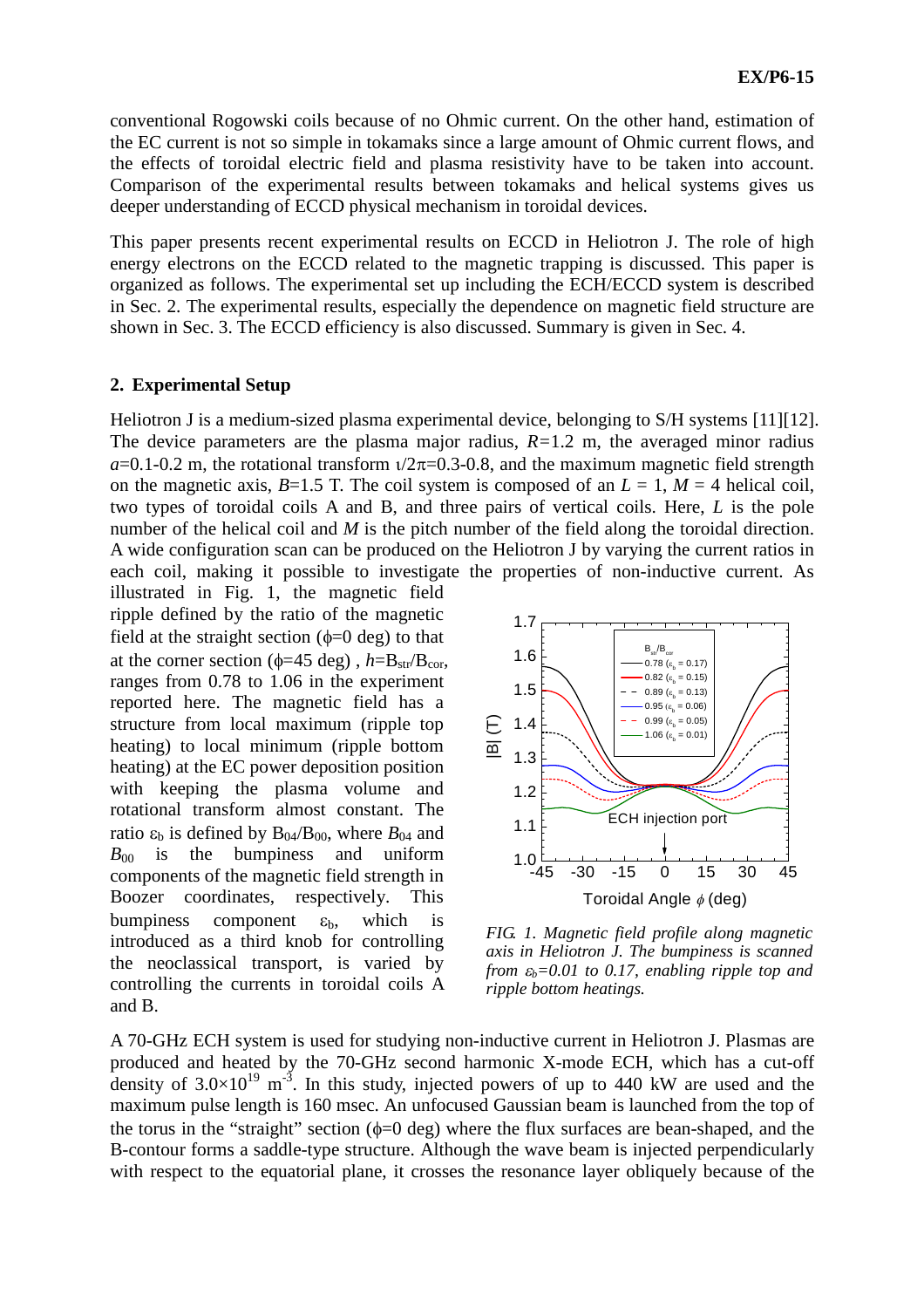3-D magnetic field structure, resulting in a finite parallel refractive index  $N_{\parallel}$  of 0.44 that drives the EC current. The polarization of injected waves is fixed with the X-mode. The central electron and ion temperatures are in the ranges 0.3-1.0 keV and 0.15-0.2 keV, respectively. The single pass absorption rate estimated from transmitted wave measurements [13] was found to be approximately 90 % at low density,  $0.5 \times 10^{19}$  m<sup>-3</sup>, and it was consistent with that calculated by a ray tracing coed, TRECE [14], indicating that single pass absorption is the main contribution to plasma heating. [5][15].

The total toroidal current is measured by Rogowski coils wound on the inner wall of the poloidal cross-sections at two different toroidal angles, that is, the corner and the straight sections. We confirmed that the toroidal currents measured by two Rogowski coils were almost the same. An  $L_p/R_p$  time is about 100 - 200 msec for the Heliotron J plasma parameters, where  $L_p$  and  $R_p$  are the plasma inductance and resistance. In the experiment reported here, the measured toroidal current became saturated within the pulse length for  $n_e > 0.5 \times 10^{19}$  m<sup>-3</sup>, but it continued to increase during discharge at lower densities so that the current is underestimated in the low-density regime.

The magnetic field,  $B = 1.25$  T, is located on the magnetic axis at  $\omega_0/\omega = 0.50$ , where  $\omega_0$  is the electron cyclotron frequency on the axis in the straight section and  $\omega$  is the injected wave frequency. The ray tracing calculation shows that under this condition, the EC power is deposited off-axis for  $\rho \sim 0.3$  due to the Doppler shift resonance,  $\omega - k_{\parallel}v_{\parallel} = 2\omega_{ce}$ , where  $k_{\parallel}$  is the parallel component of the wavenumber,  $v_{\parallel}$  is the parallel velocity component and  $\omega_{ce}$  is the electron cyclotron frequency. When the magnetic field strength is set lower to  $\omega_0/\omega = 0.49$ , the resonance layer moves toward the helical coil so that the EC power can be deposited on-axis. The calculated power density is  $9W/cm^3$  for on-axis heating and  $5W/cm^3$  for off-axis heating.

## **3. Effect of Magnetic Field Ripple**

There are two components in measured non-inductive current in ECH plasmas; bootstrap current and EC driven current. The exclusion of bootstrap current is required for accurate estimation of the EC driven current. One method is to use their different dependence on the magnetic field direction. The bootstrap current, which is proportional to  $\mathbf{B} \times \nabla B$  drift, changes the flowing direction when reversing the magnetic field, while that of the EC current associated with the *B* strength does not change its flowing direction. Magnetic field reversal experiments have been conducted in Heliotron J in order to separate the EC current from the bootstrap current. We confirmed that the global plasma parameters such as stored energy and *T*<sup>e</sup> did not change when reversing the magnetic field direction. Neither strong confinement degradation nor MHD instabilities were



*FIG. 2. Dependence of measured toroidal current on magnetic field ripple. The EC driven current is a main contribution to the toroidal current.*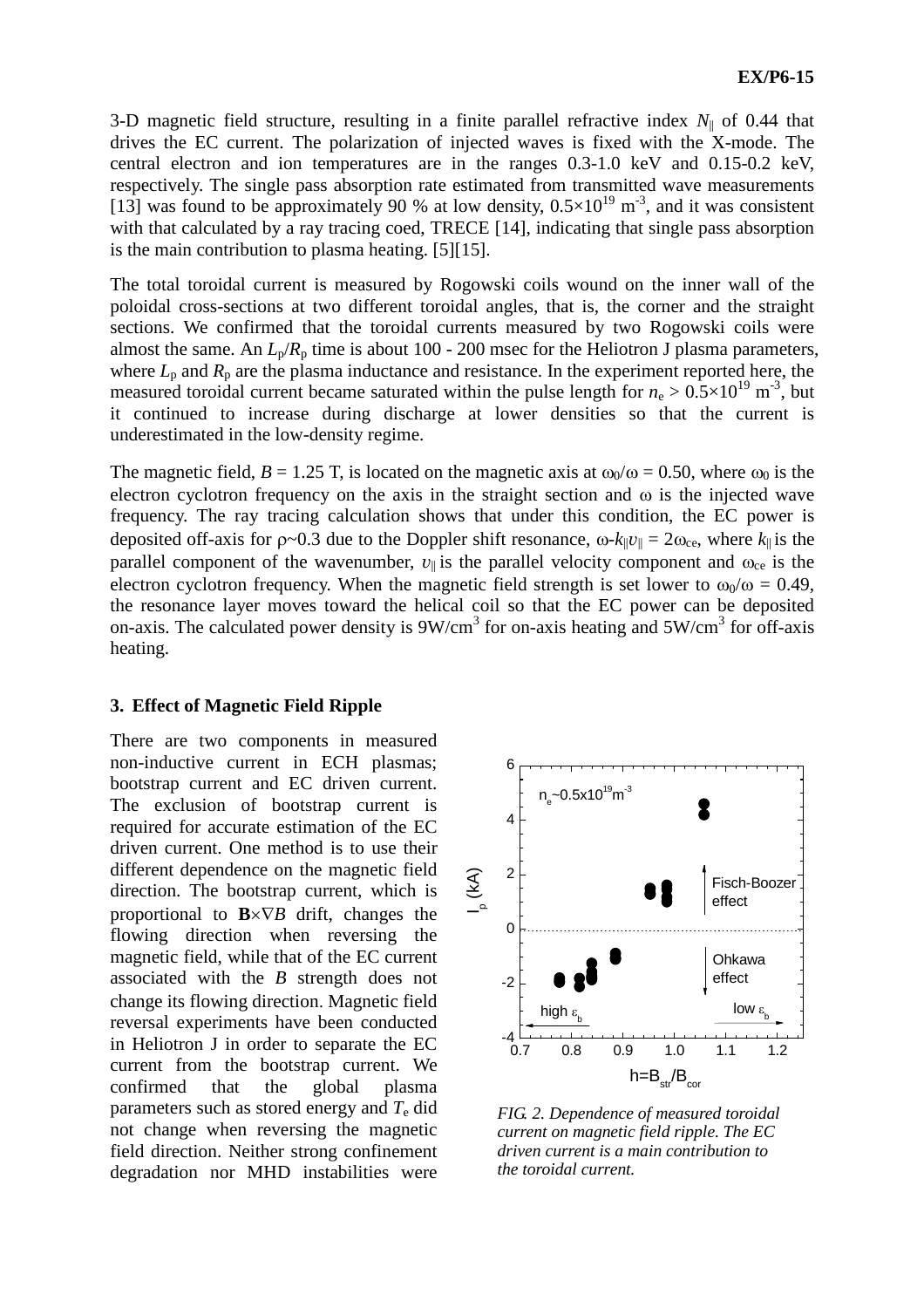observed in the experiment reported here. The amplitude of bootstrap current agrees with a neoclassical prediction [16]. The bootstrap current is less than 0.5 kA at low density, which is smaller than the EC driven current, so that the toroidal current is mainly driven by ECCD.

Figure 2 shows the measured toroidal current as a function of the magnetic field ripple at  $n_e$ =0.5×10<sup>19</sup> m<sup>-3</sup>. Here the positive sign of the current corresponds to the direction determined by the Fisch-Boozer effect. The Ohkawa effect, on the other hand, drives the current in the negative direction. The EC driven current flows in the Fisch-Boozer direction when the EC power is deposited at the ripple top position. As the EC power is deposited at the deeper ripple bottom position, the EC driven current goes to zero, and then changes its flowing direction.

One reason for current reversal is that velocity space effects are responsible for ECCD. The Fisch-Boozer effect considers the perpendicular excursion in the velocity of a group of electrons with positive  $v_{\parallel}$  [17]. Acceleration of these electrons causes an excess of electrons with counter-clockwise  $v_{\parallel}$ , resulting in a current in the clockwise toroidal direction. On the other hand, the Ohkawa effect drives current in the opposite direction to the Fisch-Boozer current [18]. Asymmetry in  $v_{\parallel}$  is lost due to the bounce in the magnetic ripple, and a deficit in velocity space generates an electrical current in the counter-clockwise toroidal direction. In the ripple bottom heating, the electrons are accelerated in the valley of the ripple, and they tend to become trapped, thus enhancing the Ohkawa effect. These qualitative predictions are consistent with the experimentally measured ECCD direction. The Ohkawa effect has comparable strength to the Fisch-Boozer effect in S/H systems, and the ECCD direction is determined by the balance between them.

Measurement results on X-ray spectrum with a PHA system support this hypothesis. The SX spectra measurement indicates that the electrons with the energy more than 4 keV are enhanced when the EC power is deposited on magnetic axis at the ripple top position, while







*FIG. 3. Calculation results on loss cone region for electrons in velocity space, (a) ripple top heating (h=1.06), (b) standard configuration heating (h=0.95) and (c) ripple bottom heating (h=0.82). The thermal velocity is given by assuming Te=1keV. The resonance curves including the relativistic effect are also plotted.*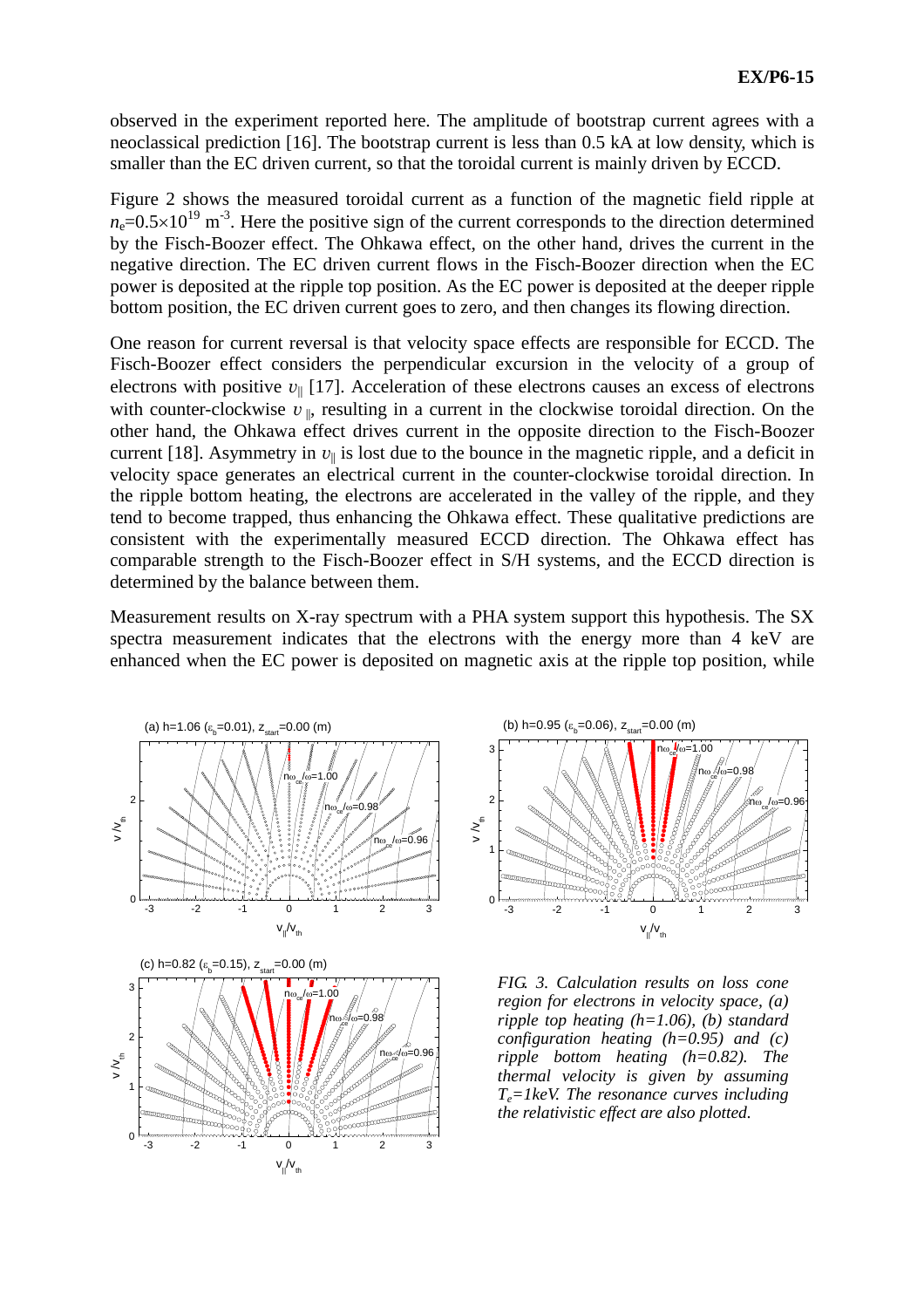no such a high energy is observed at the ripple bottom heating. The VUV spectrum measurement using a polychrometer confirmed that the main impurity intensities were almost unchanged for both magnetic field strengths.

Non-appearance of high energy tail at the ripple bottom heating is possibly related to the confinement of trapped electrons. Loss cone region for electrons in velocity space is calculated by tracing electron trajectories. We assume that the electrons start from the magnetic axis at the straight section where the EC power is injected. Figure 3 shows the calculation results on the loss cone region. Three magnetic field configurations are considered; ripple top heating (*h*=1.06), standard configuration heating (*h*=0.95) and ripple bottom heating (*h*=0.82). We defined that the electron is lost when it reaches the last closed flux surface. The calculation is stopped at the time period,  $\Delta t = 400$  usec, which is comparable to the electron-ion collision time,  $\tau_{ei} = 200$  usec for  $n_e = 0.4 \times 10^{19}$  m<sup>-3</sup>,  $T_e = 1$  keV and  $Z_{eff} = 1$ . It can be seen that the loss cone region expands with decreasing the ripple parameter, *h*. This means that for ripple bottom heating, the electron with large  $v_{\perp}$  are trapped in the magnetic ripple, and then they are lost from the confinement region. These calculation results explain that the Ohkawa effect is stronger in the ripple bottom heating. The trapped region in velocity space will be investigated in the near future. The dependence of single particle confinement on the magnetic field configuration has a contrast with the global energy confinement experimentally observed in high-density regime, that is, the stored energy is higher in the ripple top heating and standard configuration heating. This is because the global confinement could be determined by the whole magnetic field structure.

## **4. Dependence on Resonance Position**

Motojima, et al. reported that the ECCD was enhanced when the EC power was deposited on axis [5]. We have extended the configuration types, and have studied the dependence on the resonance position. Figure 4 shows the observed toroidal current as a function of  $\omega_0/\omega$ . The electron density was set as low as  $n_e = 0.5 \times 10^{19}$  m<sup>-3</sup> so that the EC current would be dominant. Since the B contour has a saddle-type structure, the resonance layer moves vertical at  $\omega_0/\omega$  > 0.49, in the poloidal cross-section.  $I_p$  is nearly zero at the off-axis low field side heating  $(\omega_0/\omega > 0.50)$ , and it increases as the resonance position reaches the magnetic axis. In the ripple bottom heating of *h*=0.82 and 0.89, the current has maximum negative current at  $\omega_0/\omega = 0.49$ , and the standard configuration heating has a similar result as  $h=0.95$  case. Note that  $I_p$  data is not available at  $\omega_0/\omega < 0.49$  for ripple top heating because no plasma breakdown occurs by second harmonic ECH due to low single-pass X-mode fraction. Plasma is easily produced at ripple top heating because the fundamental resonance appears inside the vacuum chamber.

The dependence of ECE intensity on the magnetic field strength is examined as shown in Fig. 5. The ECE signal is measured with a 16-channel heterodyne radiometer. The central ECE channel is chosen for each configuration, and the intensity is normalized by that at  $\omega_0/\omega$ =0.5. Note that the resonance shift is small,  $\Delta p < 0.05$ , for 0.48 $< \omega_0/\omega < 0.50$  at the ECE diagnostic port where the mod B has steep gradient. The optical thickness for the ECE diagnostic is grey,  $\tau$ ~1, for  $n_e$ =0.5×10<sup>19</sup> m<sup>-3</sup>,  $T_e$ =500 eV, so that the ECE signal reflects the contribution from both thermal and high-energy electrons. The ECE intensity is significantly increases at on-axis heating for ripple top heating, and the ECE intensity is sensitive to the electron density particularly at low-density regime. On the other hand, the increase is modest for ripple bottom heating, and it is kept nearly constant independent of electron density.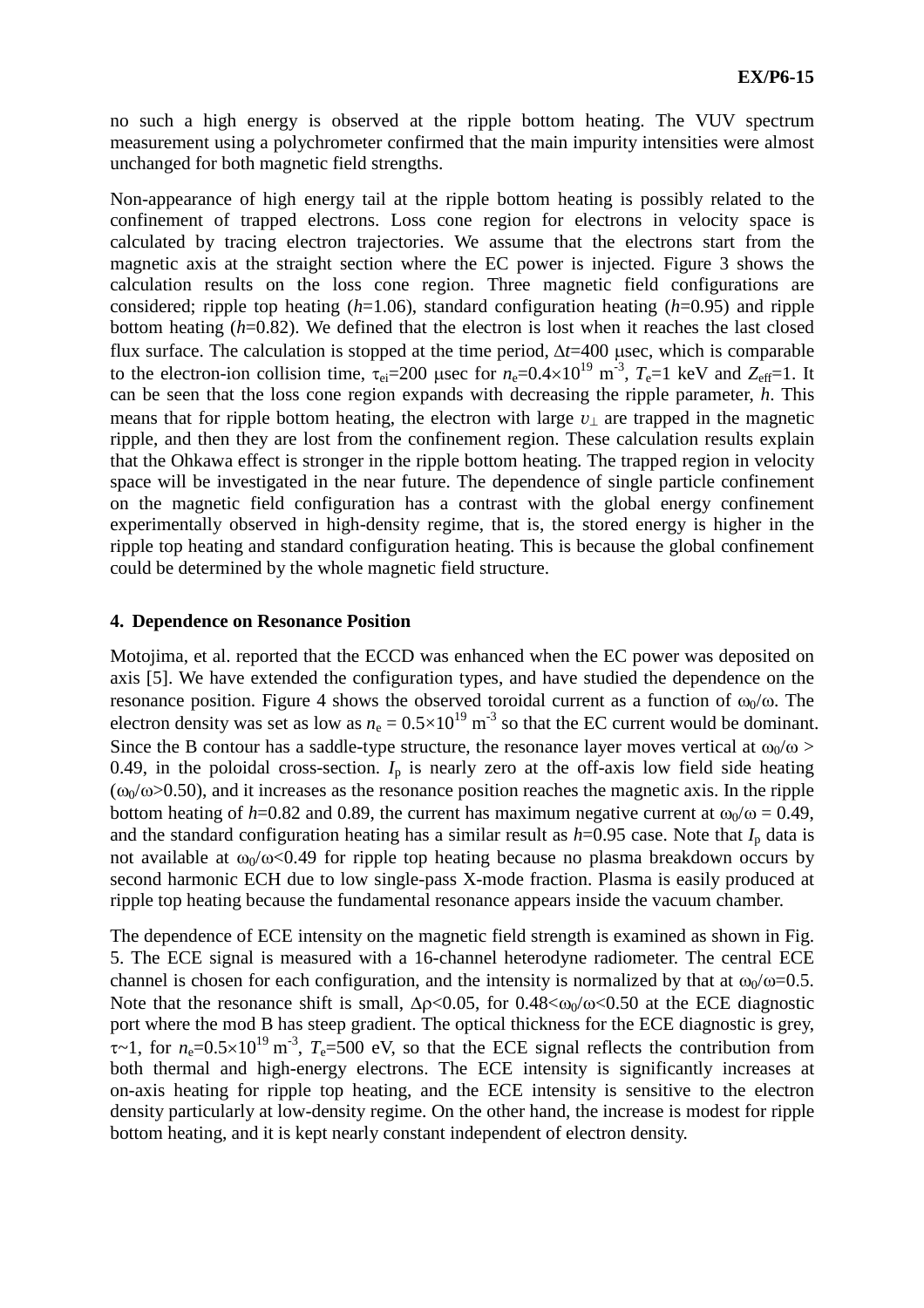The magnetic axis shift has been performed by changing the outer vertical coil current in order to investigate the relationship between the resonance position and the magnetic axis. Figure 6 shows  $I_p$  as a function of the magnetic axis position. The magnetic configuration with ripple top heating  $(h=1.06)$  is selected. The maximum  $I_p$  is achieved when the magnetic axis is located at *R*axis=1.076 m. According to HINT2 code calculation results, the magnetic axis shift due to finite beta ( $\beta_0$ =0.5 %) is  $\Delta R$ =5 mm, while the shift due to the ECCD ( $I_p$ = $\pm$ 5 kA) is small,  $\Delta R=1$  mm. No change in peak position is observed when the EC injection angle is slightly tilted  $\sim$ 1 deg in the poloidal direction, that is, the beam position shifted from  $R_{\text{axis}}$  $=1.070$  m to  $R_{\text{axis}}=1.081$  m. The beam size is relatively large, 60 mm in  $1/e^2$  power at the equatorial plane. These suggest that the current drive region is mainly determined by the beam shape, and its peak is determined by the resonance layer position. The magnetic field for maximum  $I_p$  is 1.216 T, corresponding that the resonant electrons have the energy of around 2 keV under the resonance condition including the relativistic effect.



*FIG 4. Dependence of I<sup>p</sup> on magnetic field strength. The electron density is*  $0.5 \times 10^{19}$  *m<sup>-3</sup>.* 



*FIG 5. Dependence of ECE intensity on magnetic field strength. The intensity is normalized by that at 0/=0.5 for each configuration. The electron density range is*  $0.3 - 0.6 \times 10^{19}$  m<sup>-3</sup>.

## **5. ECCD Efficiency**

The ratio of driven current to injection power,  $I_{EC}/P_{EC}$ , and the figure of merit,  $\gamma = n_e I_{EC} R/P_{EC}$ , are conventionally used for the estimation of ECCD efficiency. The drawback of these functions is that they have dimension, and they do not reflect the *T*<sup>e</sup> dependence. A figure of merit describing dimensionless ECCD efficiency including the *T*<sup>e</sup> dependence is proposed in the form of  $\zeta = e^3 n_e I_{\text{EC}} R / \varepsilon_0^2 P_{\text{EC}} T_e = 32.7 n_e I_{\text{EC}} R / P_{\text{EC}} T_e$  [3] where parameters have a unit of  $n_e$  in  $10^{20}$  m<sup>-3</sup>,  $I_{EC}$  in A, R in m,  $P_{EC}$  in W, and  $T_e$  in keV. This dimensionless figure of merit includes important parameters such as  $n_e$  and  $T_e$ . If  $\zeta$  changes under the same plasma conditions, it means that  $\zeta$  reflects the effect of electron thermal velocity and trapping.

Figure 7 shows the dependence of  $I_p$  on  $P_{\text{abs}}T_e/32.7Rn_e$  at  $n_e=0.4-0.6\times10^{19}$  m<sup>-3</sup>. Here the absorbed EC power is estimated by the injected EC power and single pass absorption estimated by a transmitted wave measurement. The slope gives the normalized ECCD efficiency,  $\zeta$ . With an increase of absorbed EC power from 110 kW to 440 kW, the EC driven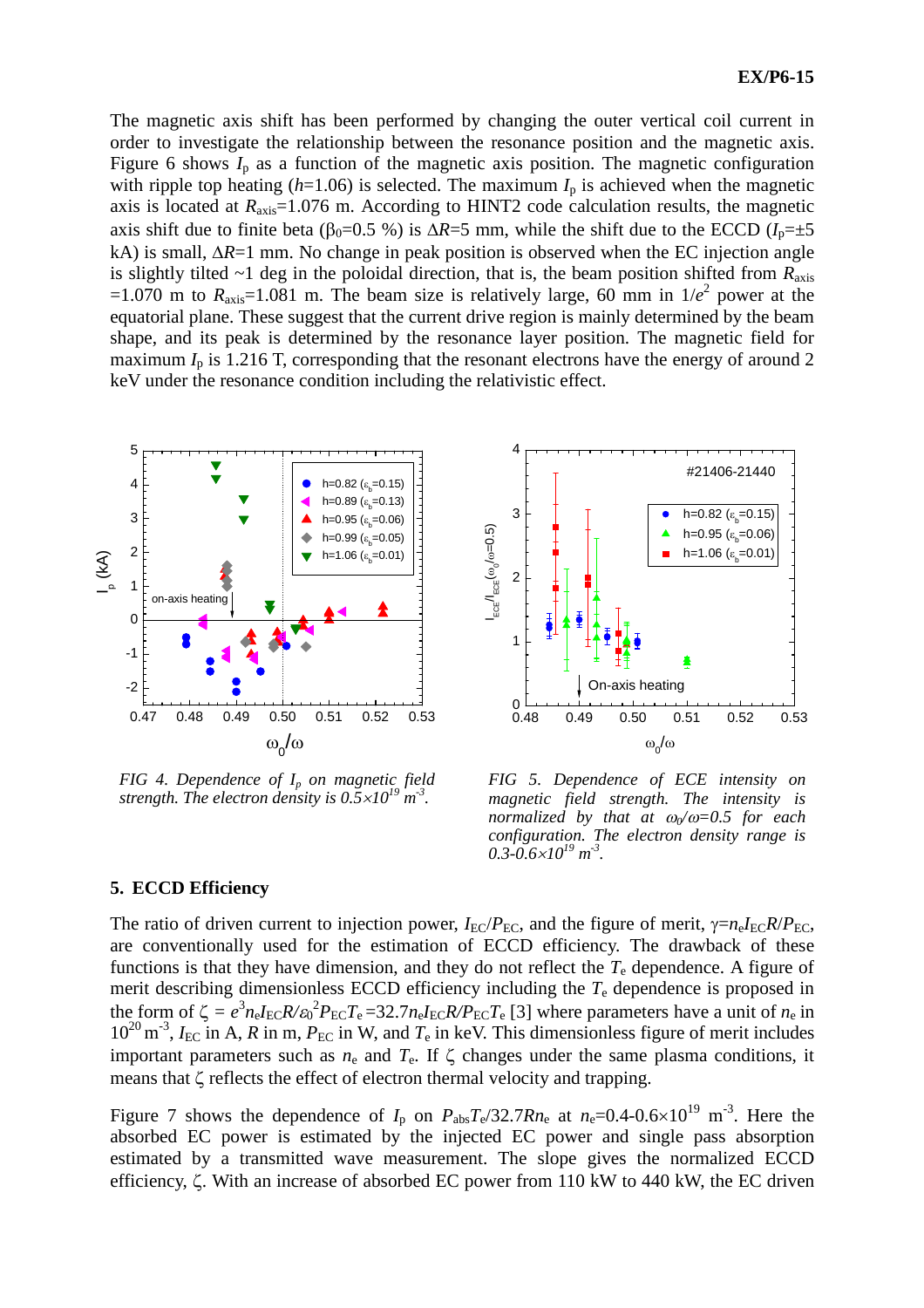current increases from -0.3 kA to -2.5 kA for the ripple bottom heating, and it increases from 0.8 kA to 3.0 kA for the ripple top heating. The normalized ECCD efficiency is 0.020 and -0.018 for the ripple top and bottom heating cases, respectively.  $\zeta$  is not maximal for the ripple top heating since the magnetic field is set a little higher,  $\omega_0/\omega = 0.495$  for a wide power scan. Although  $\zeta$  is independent of the EC power for both ripple top and bottom heating cases, the behavior of  $\gamma$  is a little different. In the ripple top heating,  $\gamma$  increases from 0.35×10<sup>17</sup> A/Wm<sup>2</sup> to  $0.5 \times 10^{17}$  A/Wm<sup>2</sup> with increasing EC power, and  $T_e$  also increases from 0.5 keV to 0.7 keV, resulting in almost constant  $\zeta$ . Effective confinement of high energy electrons may increases bulk electron temperature in low-density regime. In the ripple bottom heating, on the other hand,  $\gamma$  slightly increases from  $\gamma = 0.25 \times 10^{17}$  A/Wm<sup>2</sup> to  $-0.3 \times 10^{17}$  A/Wm<sup>2</sup>, and the increase in  $T_e$  is weak, 0.45 keV to 0.55 keV. This power scan result suggests that  $\zeta$  is constant when the magnetic field ripple structure is fixed. Although  $\zeta$  should include the effect of impurities,  $Z_{\text{eff}}$  is not measured yet in Heliotron J. Study on the effect of impurities on  $\zeta$  is left for future.



*FIG. 6. Dependence of I<sup>p</sup> on magnetic axis shift for ripple top heating.*

*FIG. 7. Dependence of EC driven current on PabsT<sup>e</sup> /32.7Rn<sup>e</sup> .*

Recent international collaboration research on ECCD in Heliotron J, TJ-II and CHS has shown that the maximum EC current amount is a few kA in all the devices, and the ECCD efficiency is similar,  $\zeta = 0.03 - 0.05$  [10]. Although the magnetic field structure is different among the devices, the EC current amount is a few kA in all the devices, and the ECCD efficiency is the same order within a factor of 2. Rather low efficiency compared to tokamaks may be due to the strong Ohkawa effect enhanced by the magnetic ripple. Although such an ECCD efficiency is about 10 times lower than that in tokamak device, it is comparable to the bootstrap current and NBCD current, suggesting that the ECCD is applicable for cancellation of other non-inductive current, thus tailoring the rotational transform profile.

#### **6. Conclusion**

The ECCD experiments have been conducted in Heliotron J, focusing on the effect of magnetic field ripple. The experiments scanning the magnetic field configuration show that